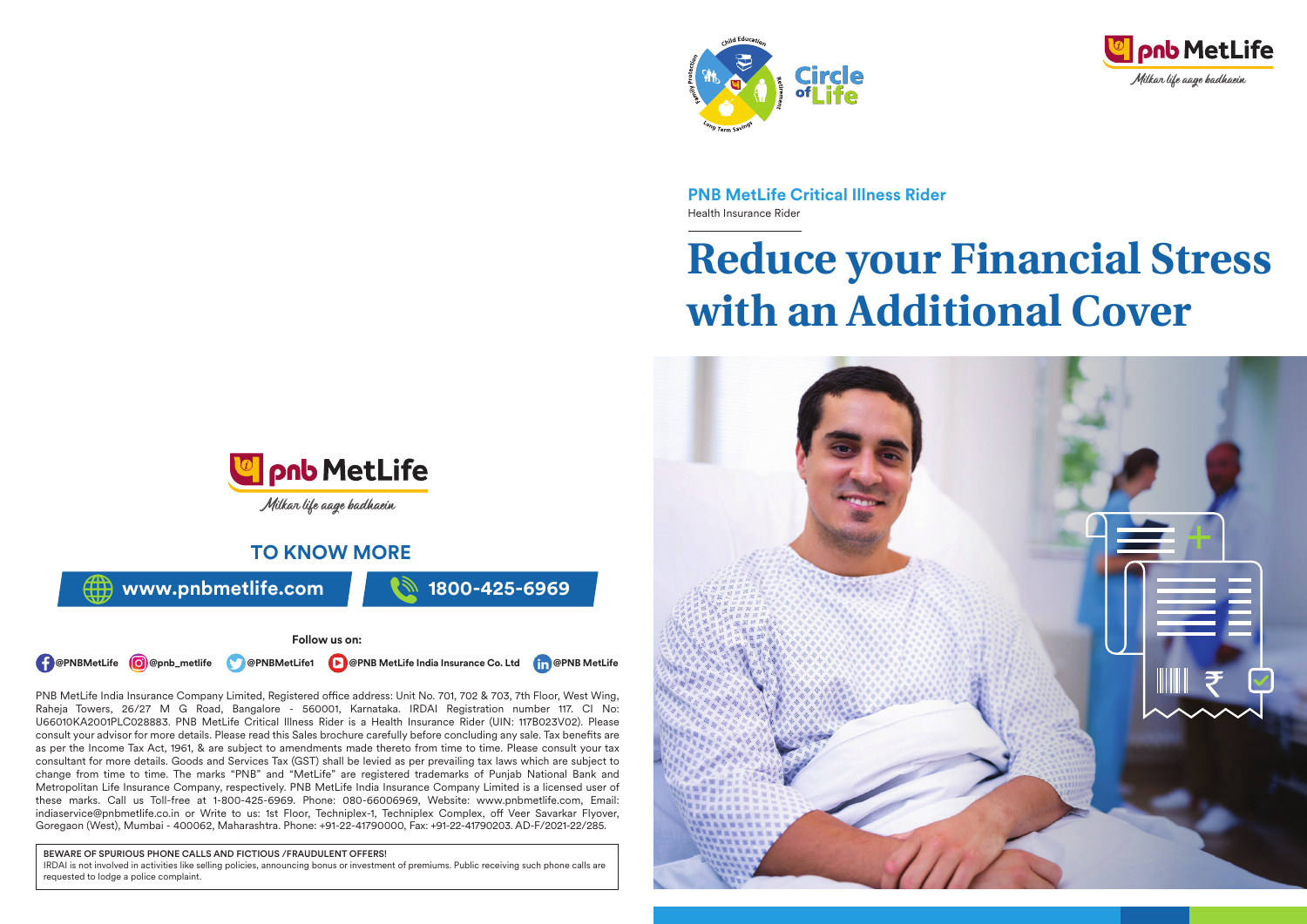## **PNB METLIFE CRITICAL ILLNESS RIDER** Health Insurance Rider

In these days of increasing stress, good health is a major concern for all of us. With the fast-paced life, the chance of anyone contracting a serious illness like heart attack or cancer has increased. Thankfully with medical advancement the chances of surviving from it are also high but so are the costs of such treatments. These major illnesses affect the family emotionally as well as financially. While we may not be able to predict or prevent these diseases from occurring but we can certainly protect against it by taking **PNB MetLife Critical Illness Rider.**

## **WHAT DOES PNB METLIFE CRITICAL ILLNESS RIDER OFFER?**

The chosen Critical Illness (CI) Sum Assured shall be payable upon the first diagnosis of one of the covered Critical Illnesses (listed below), provided the following:

- The Person Insured survives for at least 30 days from the date of first diagnosis.
- The critical illness is diagnosed after the completion of the Waiting Period of 90 days from date of commencement or reinstatement, as applicable.

Following a Critical Illness claim, the base policy will continue with Base Sum Assured for the rest of the Policy Term.

The following Critical Illnesses are covered under this Rider:

#### 1. MYOCARDIAL INFARCTION (First heart attack – of specified severity)

The first occurrence of heart attack or myocardial infarction which means the death of a portion of the heart muscle as a result of inadequate blood supply to the relevant area.

The diagnosis for Myocardial Infarction should be evidenced by all of the following criteria:

- a) a history of typical clinical symptoms consistent with the diagnosis of Acute Myocardial Infarction (for e.g. typical chest pain)
- b) new characteristic electrocardiogram changes
- c) elevation of infarction specific enzymes, Troponins or other specific biochemical markers

## **2.** Cancer of specified severity

A malignant tumour characterised by the uncontrolled growth & spread of malignant cells with invasion & destruction of normal tissues. This diagnosis must be supported by histological evidence of malignancy. The term cancer includes leukaemia, lymphoma and sarcoma.

# **PNB METLIFE CRITICAL ILLNESS RIDER AT A GLANCE**

| <b>Boundary</b><br><b>Conditions</b> | <b>Eligibility Criteria</b>                                                                     |           |                        |            |            |            |                |
|--------------------------------------|-------------------------------------------------------------------------------------------------|-----------|------------------------|------------|------------|------------|----------------|
| Age at Entry(1)                      | 18 years - 65 years                                                                             |           |                        |            |            |            |                |
| Cover Ceasing Age                    | 75 years                                                                                        |           |                        |            |            |            |                |
| Policy Term(2)                       | 10 years- 40 years                                                                              |           |                        |            |            |            |                |
| Premium Payment<br>Modes             | Single, Yearly, Half-Yearly, Quarterly, Monthly(*) (only on ECS)<br>& Payroll Saving Plan (PSP) |           |                        |            |            |            |                |
| Premium Payment<br>Options           | Single                                                                                          | 5 Pay     | 7 Pay                  | 10 Pay     | 12 Pay     | 15 Pay     | Regular<br>Pay |
| Minimum Rider<br>Sum Assured(3)      | ₹5,00,000                                                                                       | ₹5,00,000 | ₹5,00,000              | ₹5,00,000  | ₹5,00,000  | ₹5,00,000  | ₹5,00,000      |
| Maximum Rider<br>Sum Assured(3)      | ₹50,00,000                                                                                      |           | ₹50,00,000  ₹50,00,000 | ₹50,00,000 | ₹50,00,000 | ₹50,00,000 | ₹50,00,000     |
| Min. Annualized<br>Rider Premium(4)  | ₹670                                                                                            | ₹135      | ₹135                   | ₹100       | ₹100       | ₹100       | ₹75            |
| Max. Annualized<br>Rider Premium(4)  | ₹7,66,650                                                                                       | ₹1,44,200 | ₹1,10,000              | ₹87,100    | ₹81,400    | ₹72,900    | ₹80,450        |

#### **\*ECS Mandatory**

1. Age Last Birthday

- 2. The Rider Policy Term can be equal to or Less than the Base Policy Term
- 3. Subject to the condition that the Rider Sum Assured is less than the Base Policy Sum Assured.
- 4. Exclusive of Goods & Services Tax.
- 5. The premiums are reviewable after five years from the inception of the Rider Policy and every five years thereafter.

## **PREMIUM MULTIPLICATIVE FACTORS** (For other than Yearly premium):

Following factors are applied to yearly premium when paying premiums other than the yearly mode:

| <b>Mode of Premium</b>            | <b>Multiplicative Factor</b> |  |  |
|-----------------------------------|------------------------------|--|--|
| Half Yearly                       | 0.5131                       |  |  |
| Quarterly                         | 0.2605                       |  |  |
| Monthly / Payroll Savings Program | 0.0886                       |  |  |

# **A WORD ABOUT TAXES**

Tax benefits under this plan are available as per the provisions and conditions of the Income Tax Act and are subject to any changes made in the tax laws in future. Please consult your tax advisor for advice on the availability of tax benefits for the premiums paid and proceeds received under the policy.

## **SUICIDE EXCLUSION**

If the Insured's death is due to suicide within 12 months from the Date of Commencement of Risk or from the date of Revival of the Policy, as applicable, the Nominee of the policyholder shall be entitled to at least, 80% of the total Rider Premiums paid till the date of death or Surrender Value available as on the date of death, whichever is higher, provided the Policy is in Inforce Status. We shall not be liable to pay any interest on this amount.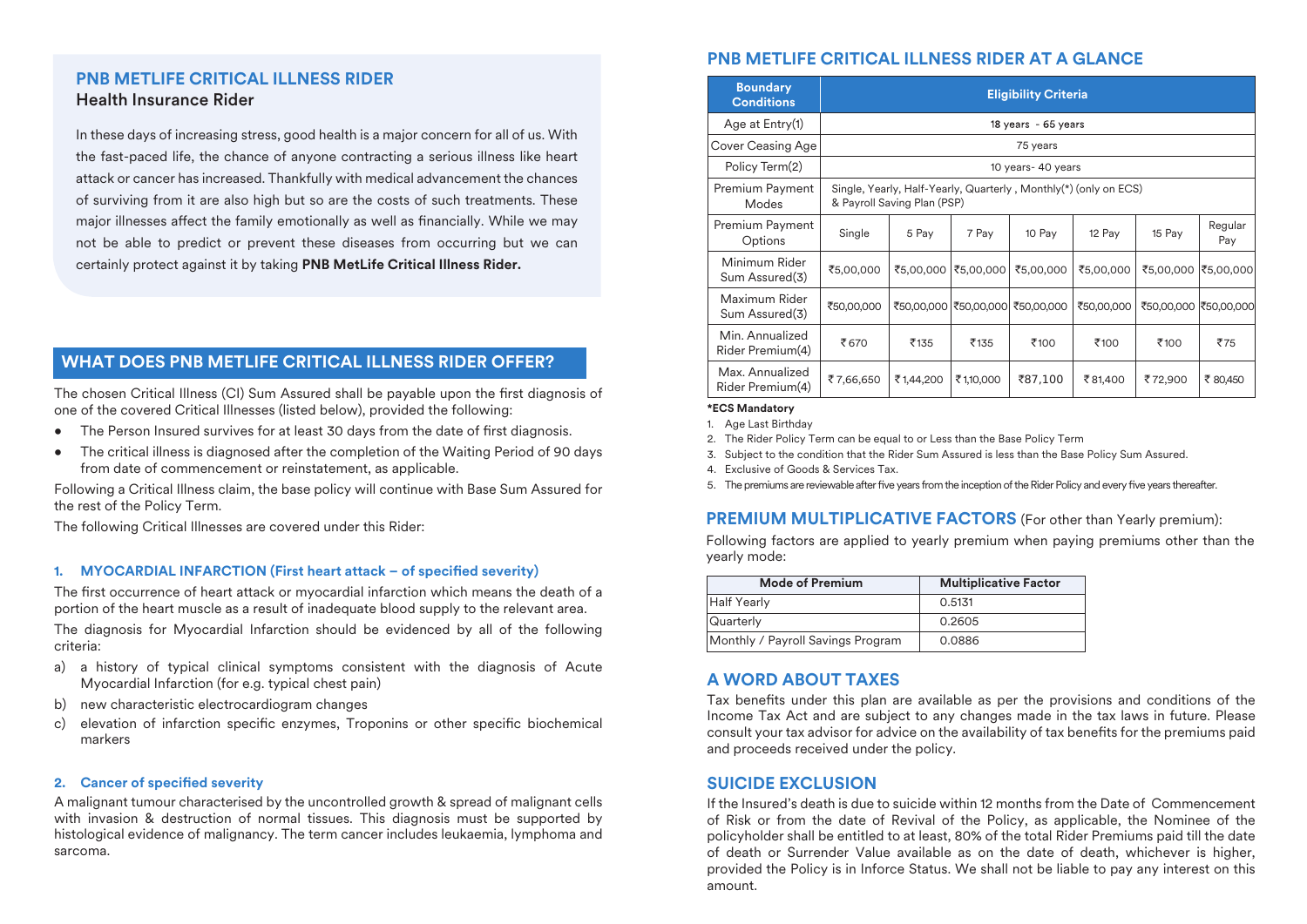## **EXCLUSIONS OF YOUR RIDER**

Apart from the disease specific exclusions given along with definitions of diseases below, no benefit will be payable if the critical illness is caused or aggravated directly or indirectly by any of the following:

- 1. Existence of any sexually Transmitted Disease (STD) and its related complications
- 2. Any condition that is pre-existing at the time of inception of the rider policy
	- Pre-existing Disease means any condition, ailment, injury or disease:
	- a) That is/are diagnosed by a physician within 48 months prior to the effective date of the policy issued by the insurer or its reinstatement or
	- b) For which medical advice or treatment was recommended by, or received from, a physician within 48 months prior to the effective date of the policy issued by the insurer or its reinstatement
- 3. Any disease which first manifests itself within 90 days of the risk commencement date or reinstatement date whichever is later.
- 4. Any congenital condition.
- 5. Intentional self-inflicted injury, attempted suicide.
- 6. Alcohol or Solvent abuse or taking of Drugs, narcotics or psychotropic substances unless taken in accordance with the lawful directions and prescription of a registered medical practitioner.
- 7. War, invasion, act of foreign enemy, hostilities (whether war be declared or not), armed or unarmed truce, civil war, mutiny, rebellion, revolution, insurrection, military or usurped power, riot or civil commotion, strikes.
- 8. Taking part in any naval, military or air force operation during peace time.
- 9. Participation by the insured person in any flying activity, except as a bona fide, fare-paying passenger or pilot and cabin crew of a recognized airline on regular routes and on a scheduled timetable.
- 10. Participation by the insured person in a criminal or unlawful act with criminal intent.
- 11. Engaging in or taking part in professional sport(s) or any hazardous pursuits, including but not limited to, diving or riding or any kind of race; underwater activities involving the use of breathing apparatus or not; martial arts; hunting; mountaineering; parachuting; bungee-jumping.
- 12. Nuclear Contamination; the radioactive, explosive or hazardous nature of nuclear fuel materials or property contaminated by nuclear fuel materials or accident arising from such nature

## **Exclusions for MYOCARDIAL INFARCTION (First heart attack - of specified severity):**

- A rise in cardiac biomarkers or Troponin T or I in absence of overt ischemic heart disease OR following an intra-arterial cardiac procedure.
- Other acute Coronary Syndromes
- Any type of angina pectoris

## **Exclusions Cancer of specified severity:**

- All Tumours which are histologically described as carcinoma in situ, benign, premalignant borderline malignant, low malignant potential, neoplasm of unknown behavior,or non - invasive, including but not limited to: Carcinoma in situ of breasts, Cervical dysplasia CIN-1, CIN -2 & CIN-3
- Any non-melanoma skin carcinoma unless there is evidence of metastases to lymph nodes or beyond;
- All tumours of the prostate unless histologically classified as having a Gleason score greater than 6 or having progressed to at least clinical TNM classification T2N0M0
- Non-invasive papillary cancer of the bladder histologically described as TaN0M0 or of a lesser classification.
- Chronic lymphocyctic leukaemia less than RAI stage 3
- All Gastro-Intestinal Stromal Tumors histologically classified as T1N0M0 (TNM  $\overline{\text{Classification}}$  or below and with mitotic count of less than or equal to 5/50 HPFs
- Malignant melanoma that has not caused invasion beyond the epidermis:
- All Thyroid cancers histologically classified as T1N0M0 (TNM Classification) or below:

## **OTHER PROVISIONS**

## **Tax Benets**

Tax benefits under this plan are available as per the provisions and conditions of the Income Tax Act and are subject to any changes made in the tax laws in future. Please consult your tax advisor for advice on the availability of tax benefits for the premiums paid and proceeds received under the policy

## **Free look period**

You have a period of 30 days from the date of receipt of the Policy document to review the terms and conditions of this Policy. If you have any objections to any of the terms and conditions, you have the option to return the Rider stating the reasons for the objections and you shall be entitled to a refund of the premium paid subject only to a deduction of a proportionate premium for the time on risk that we have borne and stamp duty charges.

## **Grace Period**

The due Premiums are payable on the due date for payment of premium, without any penalty or late fee, during which time the policy is considered to be in-force with the risk cover without any interruption, as per the terms and conditions of the policy. The grace period for payment of the premium is 15 days, for Monthly / Payroll Savings Plan frequency and 30 days for Quarterly / Half yearly / Yearly frequencies. If the due Premium is not paid within the grace period, the rider cover shall lapse. The lapsed rider along with the policy can be revived within the revival period of 5 years.

#### **Lapse and Reinstatement**

In case you fail to pay rider premium installments due under this Rider Policy beyond the Grace Period in case of regular premium option and for the first 2 consecutive Policy Years in case of limited pay option, then the Rider Policy shall lapse and no benefits would be payable under this Rider Policy.